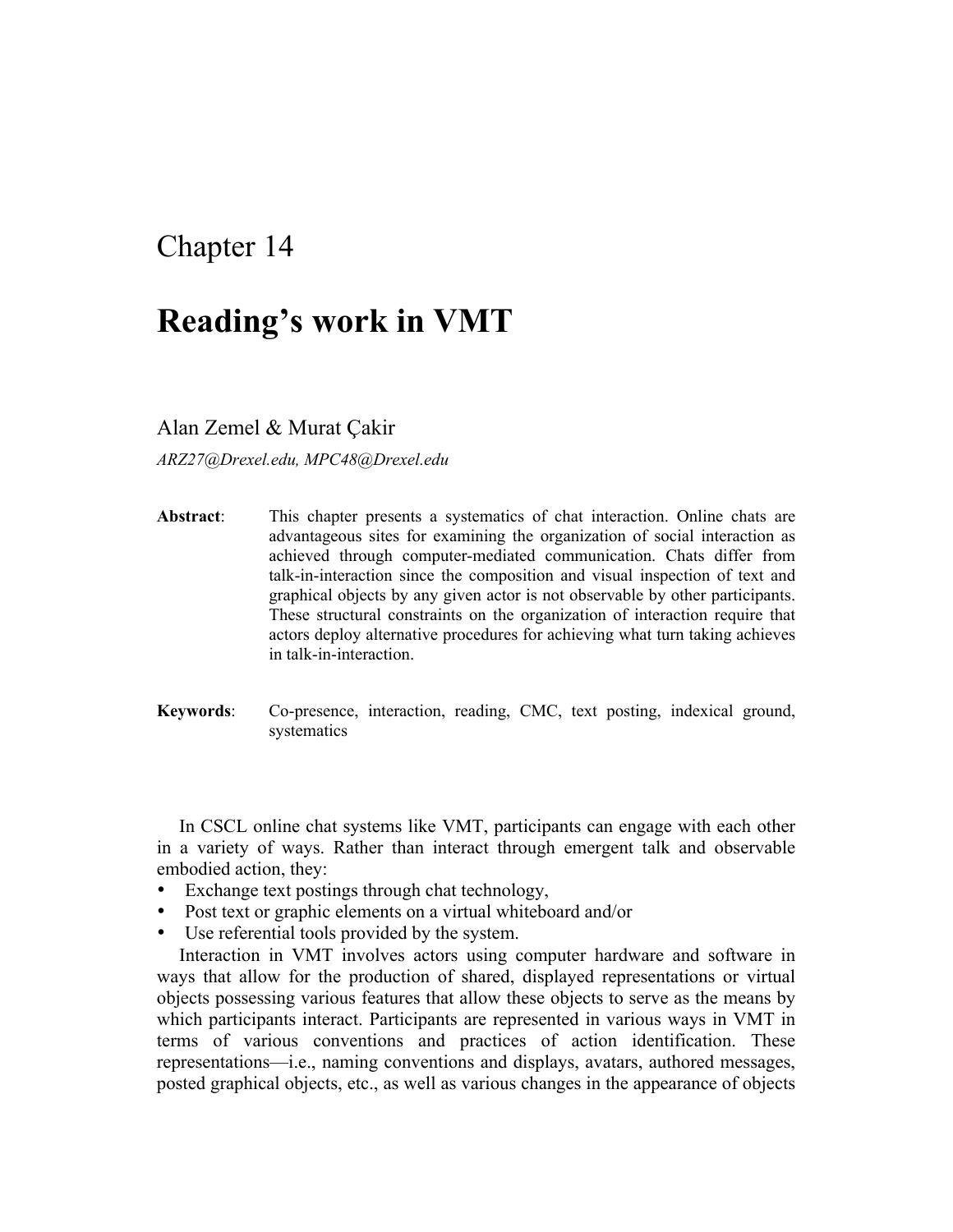or the state of the system—provide documentary evidence of actor presence (Zhao, 2003) and engagement with the system. It is these same resources that are put to work to constitute social interaction among actors in a chat. In other words, *it is through the mediated exchange of what can be seen as locally relevant textual and graphical resources that chat participants organize and constitute their interaction*. The problem that chat participants face in task-directed chats of the sort we inspect is to coordinate their participation to collectively and collaboratively perform the task with the technical resources available in the hardware and software and with the textual and graphical resources they construct as relevant to their ongoing tasks. As it happens, this is a challenging problem that involves the management of and allocation of attention across multiple interface areas of the chat system and the ability to produce domain relevant artifacts (text messages, graphical artifacts, etc.) for inspection by others participating in the exchange of such artifacts.

Because these systems are designed in ways that allow participants to produce and inspect visual artifacts in particular ways, a natural question arises as to the nature of interaction that emerges in such environments. How do these interactions differ from talk-in-interaction? Speech exchange systems, like face-to-face conversation, telephony, video conferencing, etc., exploit and are constrained by the technical affordances of speech production. As Sacks, Schegloff & Jefferson (1974) described, speech exchange systems rely on the affordances of the technology of talk to organize social interaction. The sequential organization of face-to-face conversational speech exchange is a product of the fact that actors are co-present to each other in an embodied way, which necessitates taking turns at listening and speaking. Thus actors allocate opportunities to speak and to listen in various ways such that one speaker speaks at a time and they repair problems of intelligibility that arise from mishearings, poorly produced speech and overlapping speech.

Chat environments, on the other hand, are not speech-exchange systems at all, but rather systems of interaction that involve the display and inspection of visual artifacts, including texts (Garcia & Jacobs, 1999). The sequential organization of the production of visual artifacts is both observable, available and documentable—and is something to which chat participants orient in their ongoing engagement in and through chat. However, the sequential organization of chat is not based on the same considerations that govern the sequential organization of talk-in-interaction. One obvious difference is that overlap can happen in talk but cannot happen in most kinds of chat systems. Overlap is a phenomenon of talk-in-interaction. Problems of hearability, problems related to the allocation of turns in talk, problems that provide for repair in talk-in-interaction simply do not occur in chat. Overlap does not occur in chat. Different kinds of interesting troubles with respect to the intelligibility of postings can and do occur in chat, but these have to do with sequential placement of postings and other displayed graphical artifacts. It is because of this and other differences in the technical production possibilities afforded by chat systems that we feel compelled to provide the beginnings of a simplest systematics of online chat and to describe some of the ways that interactions through online chat differ from interactions through speech.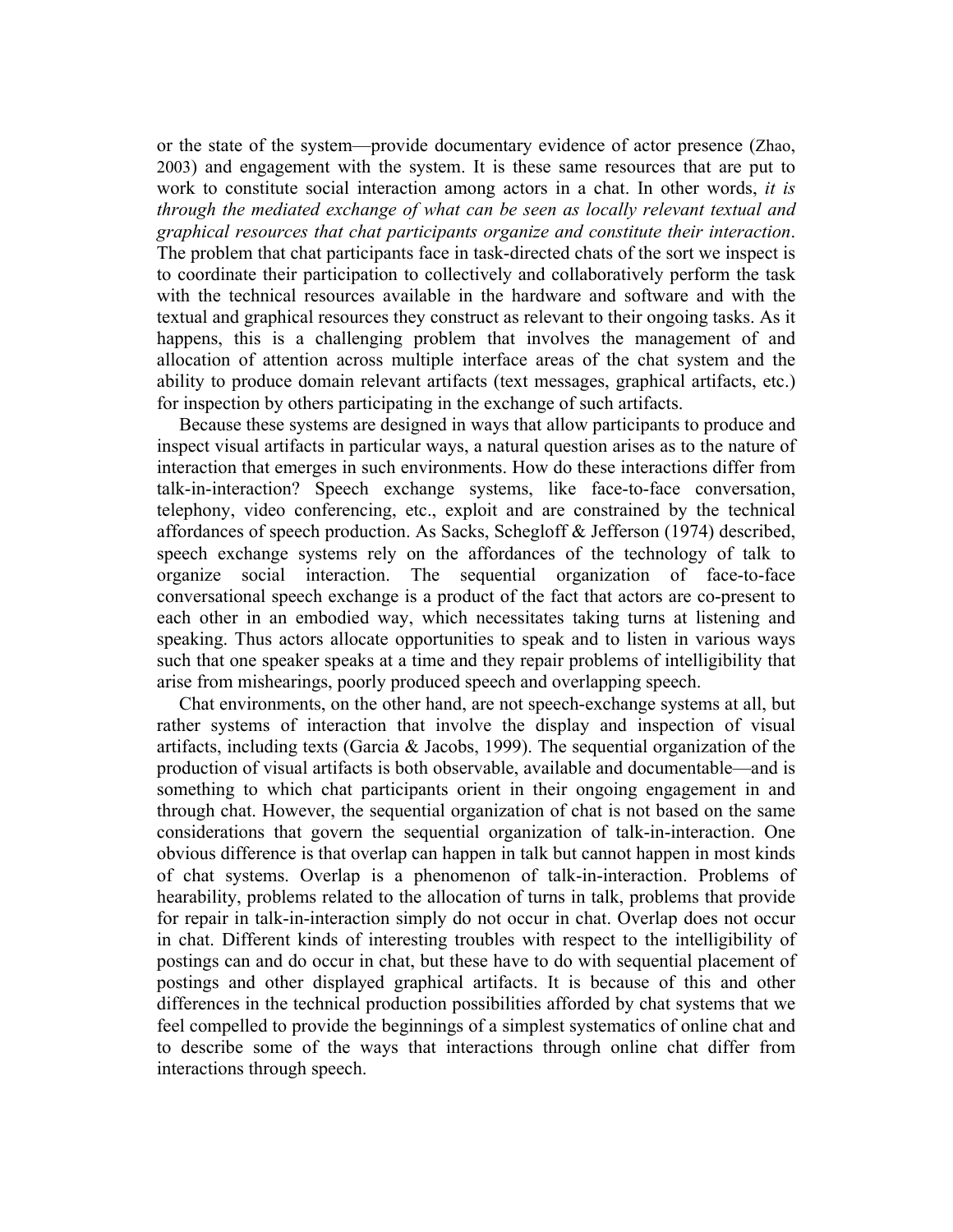# **Co-Presence**

The analysis we present involves consideration of a number of foundational features that are constitutive of social interaction. According to Goodwin (2000):

> The accomplishment of social action requires that not only the party producing an action, but also that others present, such as its addressee, be able to systematically recognize the shape and character of what is occurring. Without this it would be impossible for separate parties to recognize in common not only what is happening at the moment, but more crucially, what range of events are being projected as relevant nexts, such that an addressee can build not just another independent action, but instead a relevant coordinated next move to what someone else has just done. (p. 1491)

Not only must participants recognize what is happening, but participants must recognize "in common" what is happening. This notion strongly ties to Pollner's (1974) notion of mundane reasoning and Hanks' (2000) notion of indexical symmetry. Central to Goodwin's description are the practical achievements of presence, co-presence and the shared recognition of "what is occurring" in the scene. In other words, interaction arises when actors act in coordinated ways through mutual engagement with respect to recognizable and meaningful activities and shared-in-common and mutually recognizable orientations to (1) each other, (2) their actions and (3) features of the scene in which these activities are occurring. While Goodwin talks about coordinating contiguous actions as relevant to interaction, it is necessary to recognize that contiguity of action is not a requirement in all systems of social interaction.

In addition, social interaction requires more than reciprocal contact. Interaction requires *co-presence.* Co-presence is a condition of and for social interaction. According to Zhao:

> Copresence as mode of being with others is a form of human colocation in which individuals become "accessible, available and subject to one another" (Goffman, 1963, p. 22). More specifically, it is a set of spatio-temporal conditions in which instant two-way interactions can take place. *Instant* human interaction refers to real-time or near real-time human communication, which excludes diachronic exchanges like postal correspondence, and *two-way* human interaction refers to reciprocal or feedback-based human communication…. Copresence in this sense is thus a form of human colocation in space-time that allows for instantaneous and reciprocal human contact. (Zhao, 2003, p. 446)

Garfinkel (1967) performed an experiment to explore how people "do" copresence. The subjects were to ask questions for which a "yes" or "no" would be an appropriate response. Respondents were presumed to have expertise in offering advice and could not be called on to account for their responses. However, in place of a presumed respondent answering, a sequence of yes-no responses were randomly constructed and offered to questioners in response to their queries. What Garfinkel observed was that the questioners were able to make sense of the responses and produce subsequent queries that oriented to the responses received. Even though, from the analyst's perspective, there was no co-present respondent, the activity and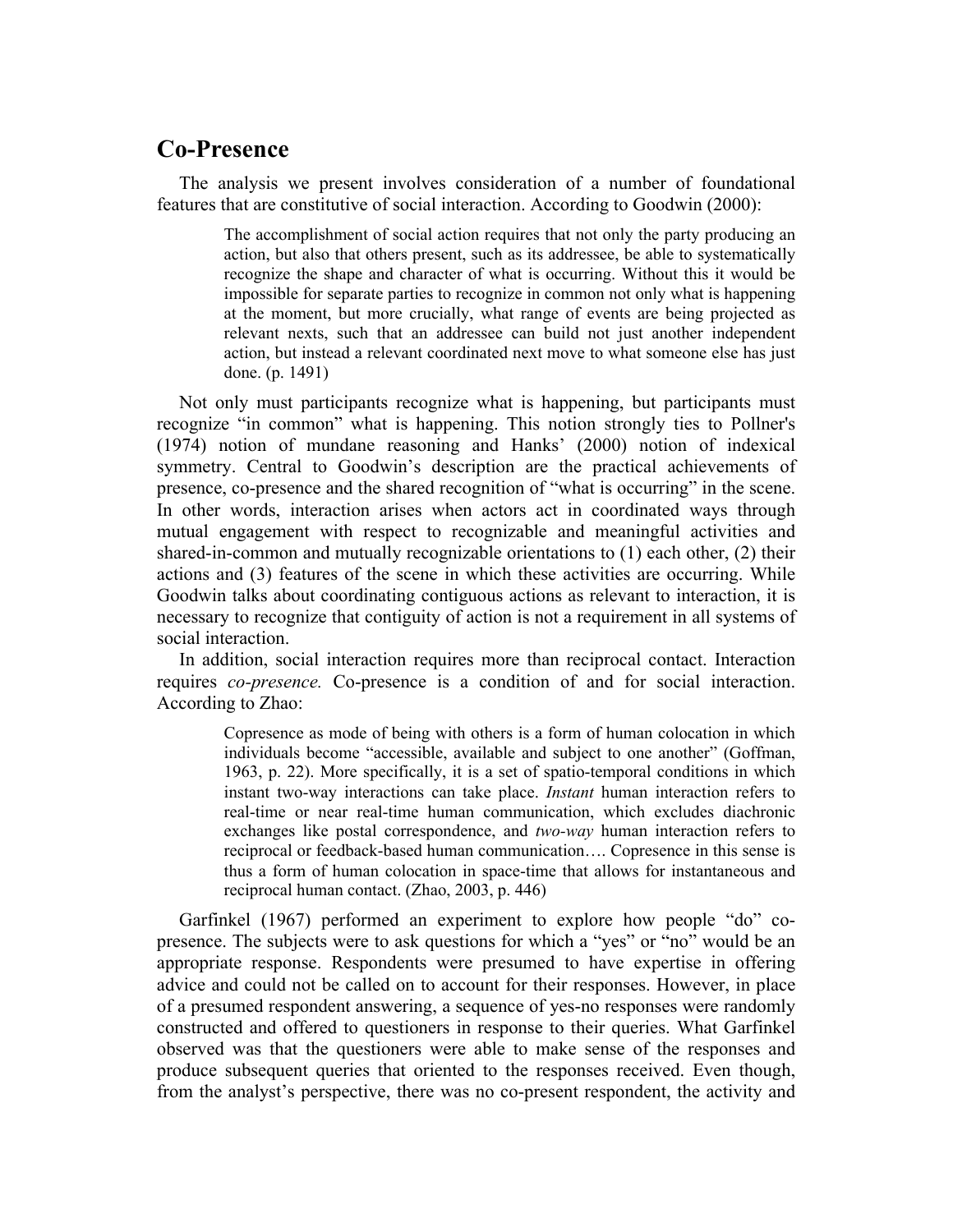the actions of the questioners were constrained and organized in such a way that the questioner could reasonably infer a co-present respondent. We feel that Garfinkel's demonstration showed how actors worked to act as though others were co-present.

In ethnomethodological terms, *co-presence* is a gloss for the notion of a shared intersubjective world and the shared sense making and reasoning practices by which shared inferential practices manifest and sustain the reality of that intersubjective world (Pollner, 1974). In short, social interaction requires reciprocity of perspectives founded in a common life-world that allows participants to act as though each is seeing what the other is seeing despite any differences in perspective that might arise (Pollner, 1974). According to Hanks (2000, p. 7), reciprocity of perspective is "neither similarity ('sharedness'), nor congruence per se, but the idea that interactants' perspectives are opposite, complimentary parts of a single whole, with each oriented to the other." It provides the basis by which an actor can reliably act as though other actors can, to some degree, see what she sees, know what she knows, feel what she feels, etc.

> The more interactants share, the more congruent, reciprocal and transposable their perspectives, the more symmetric is the interactive field. The greater the differences that divide them, the more asymmetric the field. (Hanks, 2000, p. 8).

This reciprocity of perspectives establishes a sense of co-presence in which the experiences and perceptions of the actors in a scene become practically available to each other. The practical problem for actors engaged in online chat is quite simply to figure out how to use the visual artifacts (virtual objects and text) and the affordances of the chat system so that they and others can recognize these artifacts and their use as constitutive of social interaction in that environment.

# **Interaction as Reading's Work**

It is clear from the data we have inspected that chat systems display an alternative organization of social interaction, one that is not based on the notions of consequential contiguity of action and turn taking in conversation. Specifically, in VMT actors may compose and post texts, develop and post graphical objects, etc., without being constrained by the actions of others precisely because the system allows it and because those actions are not witnessed or witnessable by other chat participants. In conversation, turn taking arises from just this notion that the witnessed and witnessable production of talk constrains the talk of others. The nature of these constraints are what organize action into turns, turn sequences and the like. Thus turn taking requires that an actor and the recipients of that actor's actions collaborate to allocate their participation in orderly ways to produce meaningfully contiguous actions (Schegloff, 2007). Online chats often seem unruly and disorderly (Garcia & Jacobs, 1999) precisely because there is no obvious way to achieve the same kind of orderly contiguity as can be achieved in talk-in-interaction.

In practice, the achievable orderliness of online chat interactions is produced not by the way participants collaborate to produce actions, but by readers who, through the work of "reading," are responsible for identifying the progressively sequential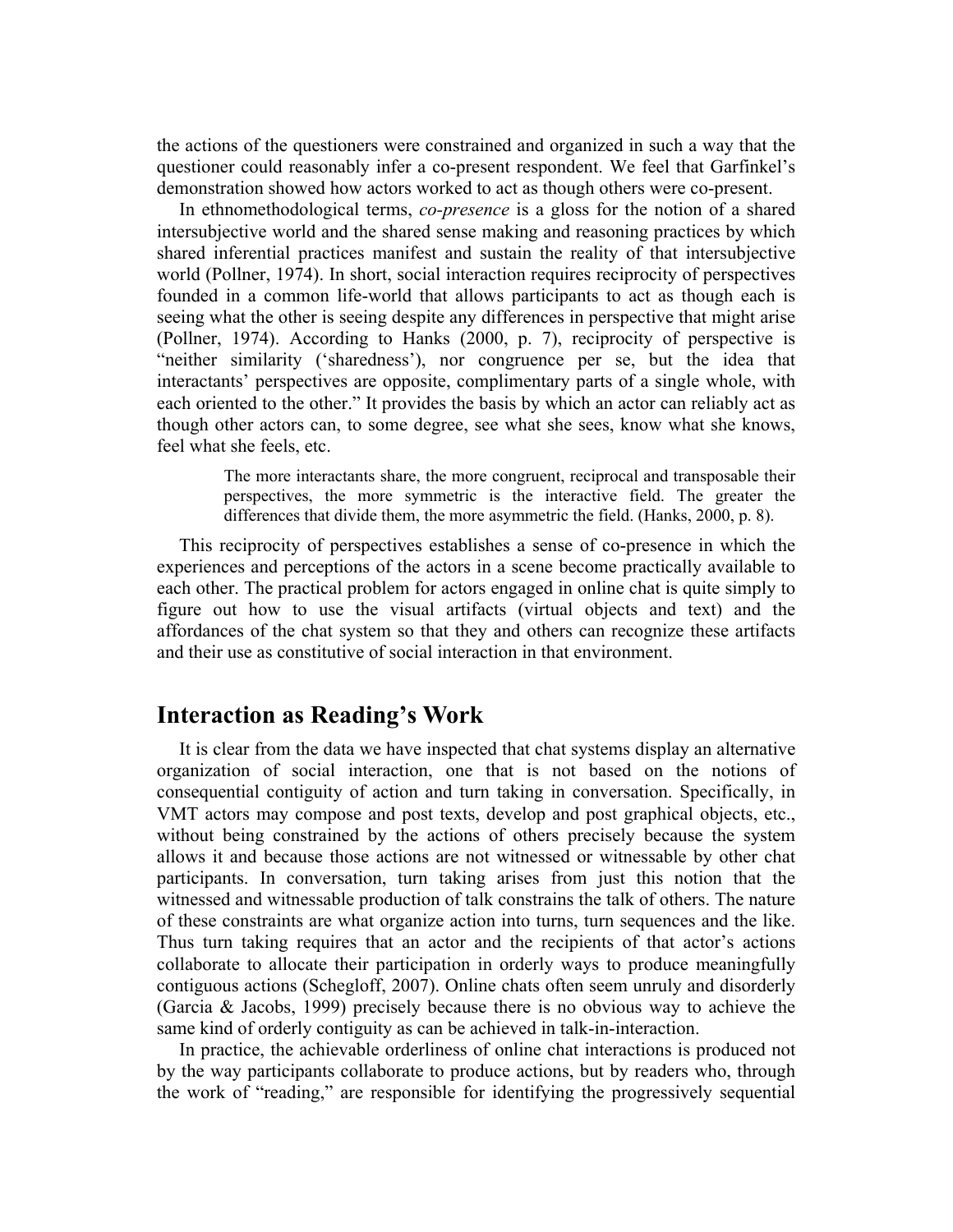nature of observable online postings even though the procedures of turn-taking in a strict sense cannot apply. One oft-heard complaint about chat is that postings are often "out of turn," which causes participants to struggle with the continuity or, as Schegloff (2007) calls it, the progressivity of ongoing interaction:

> Moving from some element to a hearably-next-one with nothing intervening is the embodiment of, and the measure of, progressivity. Should something intervene between some element and what is hearable as a/the next one due—should something violate or interfere with their contiguity, whether next sound, next word, or next turn—it will be heard as qualifying the progressivity of the talk, and will be examined for its import, for what understanding should be accorded it. (p.15)

Contiguity does not operate in chats in the same manner as in talk-in-interaction. The actions participants perform to produce text or graphical objects for display and distribution to others are not observable or available to anyone but the person performing those actions. Anyone can post a text or a graphical object at any time without regard for the actions of others. This is a feature and affordance of common chat systems. Thus, any sense of progressivity and turn organization can only be achieved *ex post facto* as the recipients' work of inspecting postings for how they could be constituted as a sequence of actions. Contiguity is problematic as a basis for establishing and recognizing the sequential organization of postings in chat. Consequently actors resort to other procedures and resources to achieve a sense of progressivity in their chats.

The constitution of sequentiality and the perceived orderliness of chat interaction is a reader's achievement in chat. The work required to make sense of textual and graphical postings is what Livingston terms *reading*. According to Livingston (1995):

> The work of reading is the work of finding the organization of that work that a text describes. The contextual clues in a text offer the grounds, from within the active participatory work of reading, for finding how those clues provide an adequate account of how the text should be read. (p. 14)

While Livingston's notion of reading is oriented to text-based materials, we would suggest that a more general notion of reading would involve the work of making sense of visual artifacts whether they are text-based, graphical, etc. Actors who are working to make sense of graphical or textual artifacts assume that these artifacts are produced, organized and displayed for inspection and to inform and instruct viewers concerning how they are to be understood. In other words, each visual artifact provides clues for how viewers are to make sense of it and, in the case of VMT, for how they are also to make sense of that artifact in relation to previously posted graphical artifacts and previous chat postings.

#### **Interaction's Traces**

The data we inspect for our analysis of social interaction in online chat consist of time-stamped chat logs of math problem solving in the VMT Project, where groups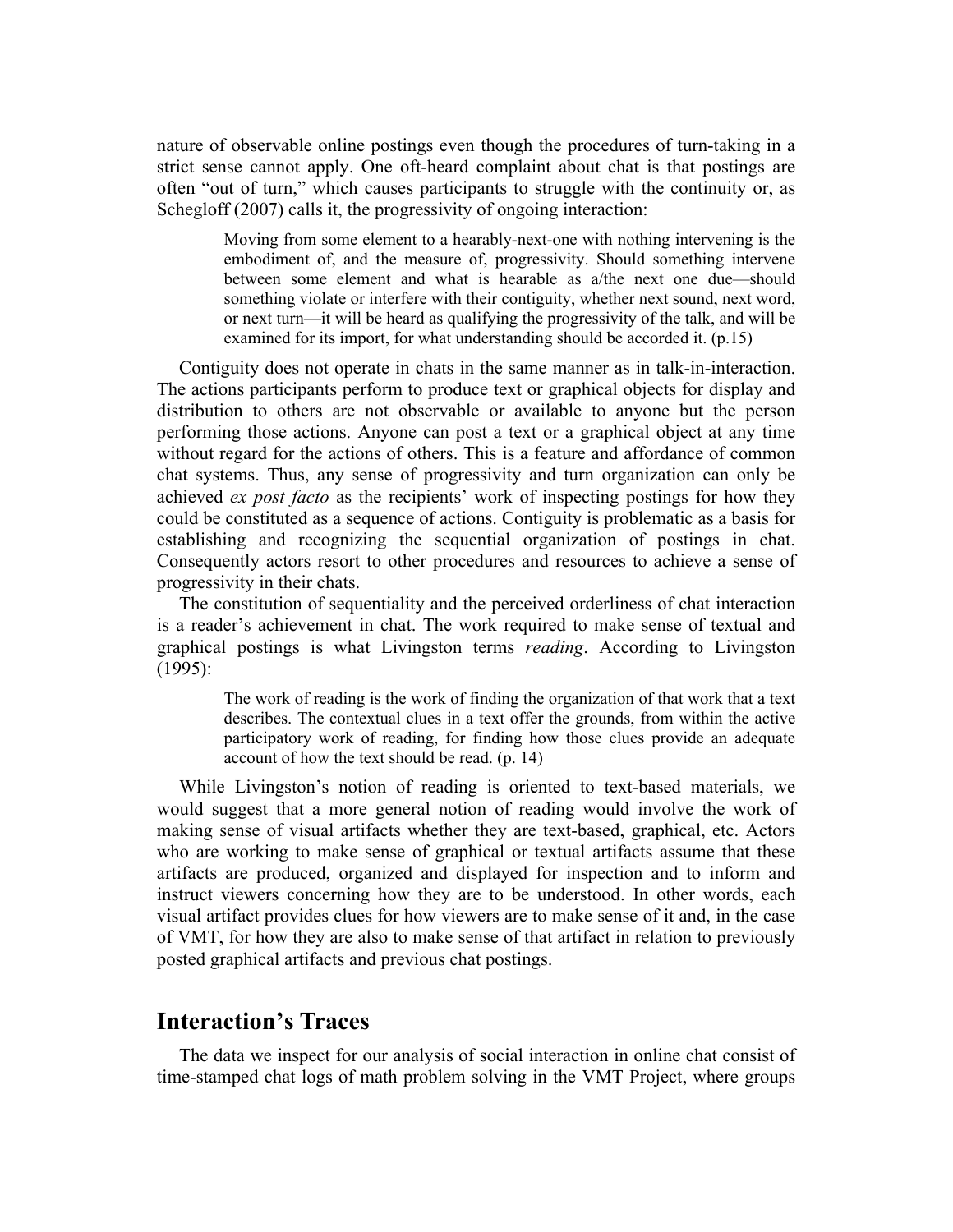of three to five students in grades 6 to 11 collaborated online to solve math problems that required reflection and discussion. Each session lasted an hour and was supervised by a VMT facilitator who did not participate in problem-solving work with the other participants. The participants understood that they were to collaboratively work together to produce solutions to posted math problems. This was made evident in the way that they managed their participation in the chats.

Various software platforms were used to facilitate these sessions, including AOL's Instant Messenger (AIM) and versions of a custom VMT chat environment. AIM provides a simple chat interface where the users interact with each other by exchanging short texts. These sessions were recorded as chat transcripts with participant identifier, the time-stamp of the posting and the content posted (see Log 14-1). Note how these postings use many textual features to guide the work of reading them (words, math symbols, chat abbreviations, capitalization, ideographic conventions, etc.); these guides are available in the log traces just as they were in the live postings.

*Log 14-1.*

| pin        | $(8:40:42 \text{ PM})$ : | this is easy              |
|------------|--------------------------|---------------------------|
| pin        | $(8:40:46 \text{ PM})$ : | for the 12 triangle       |
| pin        | $(8:40:52$ PM):          | $144 = 36 + x$            |
| pin        | $(8:40:55$ PM):          | $SO X = 1111$             |
| pin        | $(8:40:58 \text{ PM})$ : | $\star$<br><b></b>        |
| Avr        | $(8:41:03$ PM):          | <b>NOBODY DO THE MATH</b> |
| Avr        | $(8:41:06$ PM):          | I'M DOING IT              |
| pin        | $(8:41:12 \text{ PM})$ : | square root 108           |
| Avr        | $(8:41:16 \text{ PM})$ : | <b>I KNOW I KNOW</b>      |
| <b>Sup</b> | $(8:41:19$ PM):          | lol                       |
| Avr        | $(8:41:20 \text{ PM})$ : | LET ME DO IT              |
| pin        | (8:42:04 PM):            | be my guest               |
| Avr        | (8:42:39 PM):            | okay                      |

In contrast to AIM, the VMT environment provides two interactive components, namely a text-based chat and a shared whiteboard as discussed in other chapters of this volume.

One of the unique features of the VMT system is the referencing support mechanism that allows users to visually connect their chat postings either to previous chat postings or to areas on the whiteboard (see Chapter 15). VMT chat sessions are also recorded as transcripts with participant identifier, the time-stamp of the action performed and the content posted. Due to the added complexity of the whiteboard component and the referencing tool, VMT transcripts include additional types of actions, such as drawings, manipulation of an object on the board, messages indicating start/end of typing activity, referencing pointers, etc.

In an effort to tackle the practical challenges of analyzing such complex transcripts we used the VMT Replayer tool, which allows us to replay a VMT session as it unfolded in real time based on the time-stamps of actions recorded in the log file. The order of actions we observe with the Replayer as researchers exactly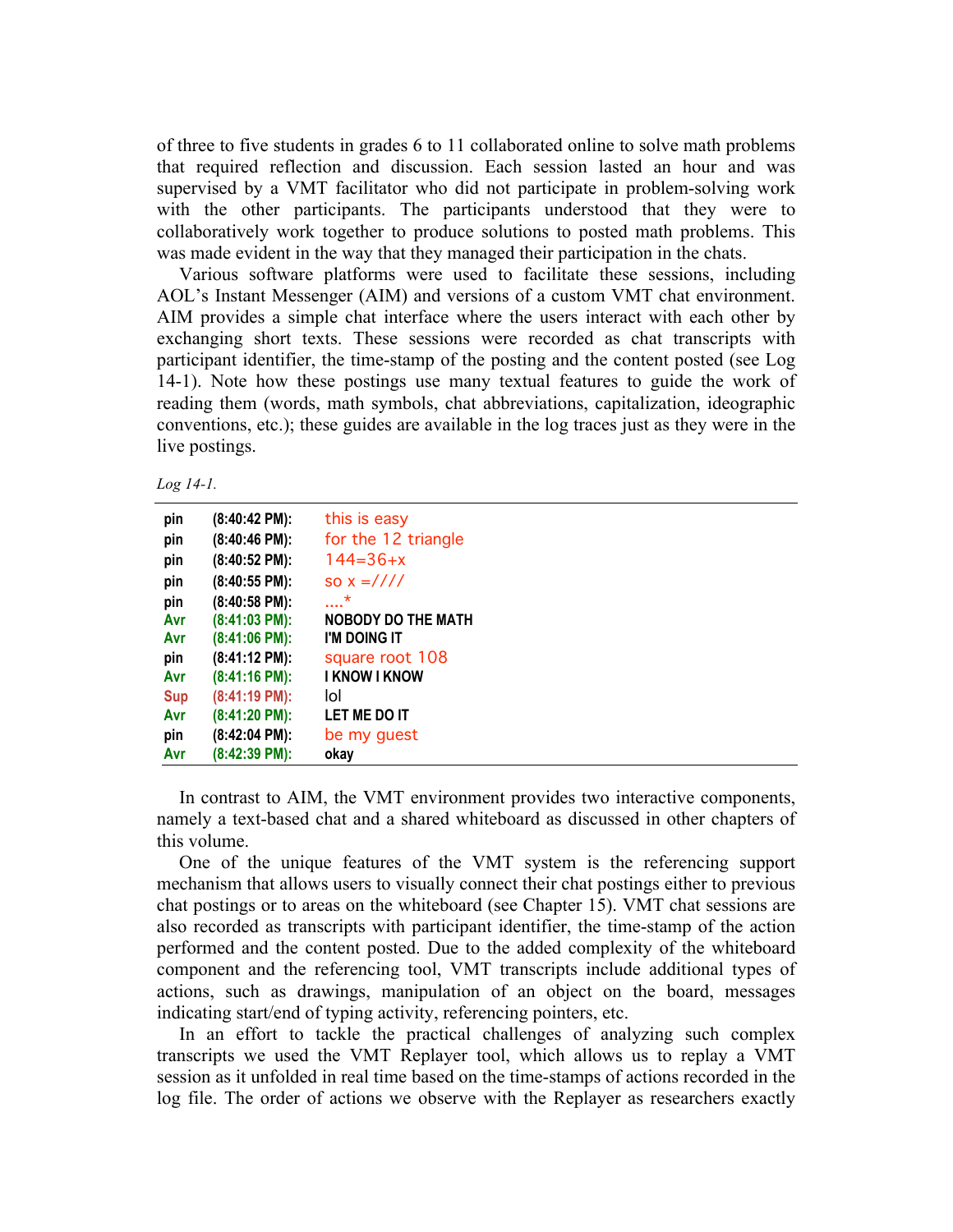matches the order of actions experienced by the users. However, the temporal difference between actions we observed could differ in the order of micro-seconds from what the users had experienced due to factors such as network delays affecting the delivery of packages to clients, and the rendering performance of the user's personal computer. In other words, although we are not able to exactly reconstruct the chat from the perspective of each participant, we have a sufficiently good approximation that allows us to study the sequential unfolding of events at each session, which is crucial in making sense of the complex interactions taking place in a collaborative software environment.

### **Technologically-Mediated Social Interaction**

Interactants in chat work with chat technology as a form of technologically mediated social interaction (Garcia & Jacobs, 1999). Technically (from the perspective of the network technology), interaction in chat-only systems is achieved as the posting of texts to the chat system for distribution to all the nodes logged into the chat server so that other participants have the opportunity to view the posted texts, read them and respond. For example, it is understood by users of chat systems that texts posted within a chat interface are made available to other participants and that other participants are to orient to these postings in their subsequently posted texts.

Even when a text is posted to which no one responds, the absence of a response may be a meaningful and consequential social action. Thus, for example, if a text is posted and no one responds, the lack of response may be treated as an accountable matter. Even if no account of a lack of response is called for, the posting and its subsequent treatment are social facts for the participants in the chat.

In chat systems with whiteboards, participants read and produce both text postings and graphical displays. Graphical artifacts posted to a whiteboard are available for other participants to view. Objects made available for inspection in the whiteboard are often treated as referential resources for and by participants in the chat. Participants in online chats with whiteboards constitute and treat each other as readers and authors of texts and graphical objects in their interactional work. (There are, of course, features of the interactional work which are oriented toward the management and use of the technology itself, which occur at individual terminals connected to the chat system and which are often times not available for inspection by other participants). The consequence of this for participants and observers of chat interactions is that the sequence, organization and textual resources of chat postings and the whiteboard positioning, manipulation and semiotic resources of graphical displays constitute the indexical ground (Hanks, 1992) by which the sense making work of chat interaction is achieved (see Chapters 6 and 7).

Typically, different areas of the user interface are devoted to whiteboard activity and chat. Participants are faced with the challenge of monitoring different areas of the interface while at times also producing text or graphical artifacts for posting and display. Participants appear to orient to the fact that simply posting a text message or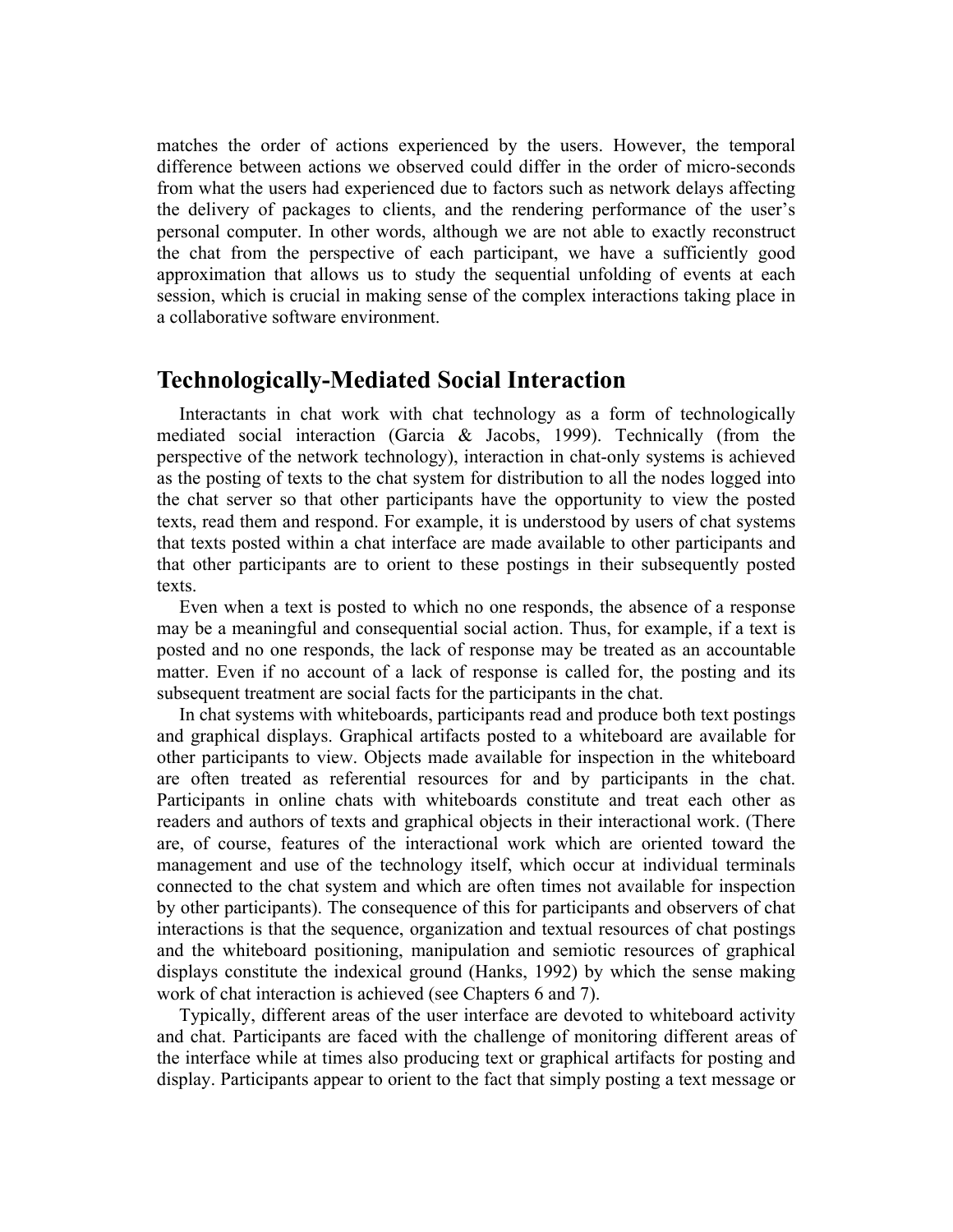a graphical artifact may not always be adequate to assure that other users will "see" it or give it the consideration that the author might hope for. Because a participant's attention may not be given to that part of the interface displaying a newly posted text or graphical artifact, the producer of a text or graphical artifact cannot be sure that any given recipient is aware of a posted text or artifact unless an explicit response to that posting is produced and displayed. While graphical displays in the whiteboard are viewable by any participant, such displays need not necessarily be designed or produced to solicit responses from others, and they are typically not treated that way (though on occasion they are). Whiteboard items are often treated as displays to which participants orient in the production of chat messages. They are treated as illustrations of conceptual objects that are available for inspection, but they are not used specifically to elicit responses from viewers. Such responses are elicited through chat postings that make reference to these items. The whiteboard postings serve to provide indexical ground for chat postings. While user-generated text postings in the chat area are oriented to, produced and treated as a way of soliciting in-kind responses from others, whiteboard postings are typically oriented to, produced and treated as ways of establishing indexical symmetry (Hanks, 1996).

Thus there are significant differences between posted text messages and other graphical artifacts made available in VMT. These differences are significant because users of VMT themselves find the differences relevant and orient to these differences in their ongoing interaction. Furthermore, designers of CSCL chat systems recognize, orient to and display the significance of these differences in the way that these systems are designed. For example, in the VMT system, chat activities occur separately from the exchange or display of visual artifacts on the whiteboard. Different technologies are deployed to handle the exchange and display of graphical and textual artifacts. Furthermore, user interfaces (viz., chat and whiteboard) are designed to reflect these differences. Therefore, as we develop this analysis, we distinguish and demonstrate the relationship between two categories of visual artifacts, i.e., text postings (or messages) to the chat interface and graphical displays on the whiteboard.

The data we examine systematically demonstrate that text exchange through chat is used as the principle method of achieving "real-time" social interaction among participants. Progressivity and the appropriate projection and production of in-kind responses in chat serve as the basis by which participants come to treat their actions as social interaction. Indexical symmetry is an achievement of both chat and whiteboard activity. While text postings accumulate and scroll out of the visual field, whiteboard content is systematically used to establish indexical symmetry; relevant artifacts and occasionally emergent content are displayed for ongoing or persistent deictic reference over the course of ongoing chat interaction. In other words, whiteboard contents are items (1) which participants add and modify to display and share their then-current state of practical reasoning and/or indexical ground with respect to the task at hand and (2) to which participants refer in their ongoing chat interaction as persistent and recoverable demonstrations of practical reasoning and/or indexical ground.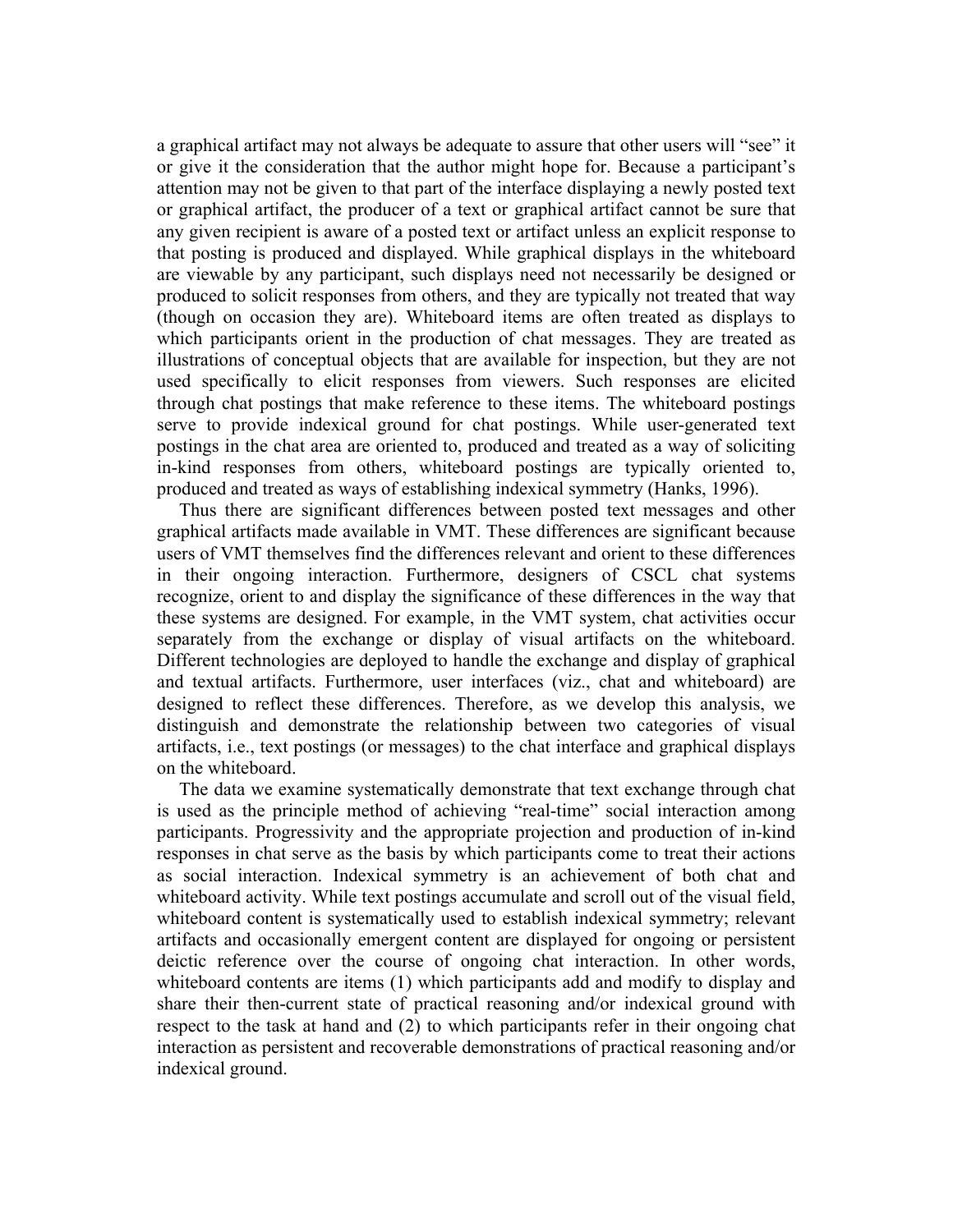# **Text Postings in Chat**

Recent treatments of online chat interactions have documented that chats are significantly different from face-to-face interactions. In their seminal work on online chats as interactional phenomena, Garcia & Jacobs (1998; 1999) have noted that turn taking, turn allocation and repair in chat differs significantly from the way that turn taking, turn allocation and repair are performed in face-to-face interaction. The main difference is that *online chats are not speech-exchange systems*; rather *they are textexchange systems*. It is no wonder that turn-taking organization and repair are very different phenomena than their counterparts in face-to-face interaction because the practical achievement of sequencing actions in chat is done so differently from speech by virtue of the technology of online chat. One consequence of this is, as Garcia & Jacobs point out, that the monitoring and posting of text messages are more loosely linked to the actions of other chat participants than the monitoring and execution of conversational actions among interlocutors in face-to-face interaction. Furthermore, where violations of projected next-turn actions are treated as repairable or accountable matters in face-to-face interaction, they are routinely treated as affordances of the technology by which online chats are achieved and thus do not always warrant the production of repairs or accounts. Of course, repair happens in chats, but its organization and achievement are subject to the technical constraints that govern the posting of messages (Schönfeldt & Golato, 2003).

Text postings in chat are designed to be read by all participants in the chat. Text messages differ from speech in a number of interactionally significant ways. In most chat systems, text messages are composed "in private," i.e., only the composer can witness its production, no other chat participants see the emergent text as it is being composed<sup>1</sup>. Chat participants only "see" a text after it is:

- Released by its author,
- Received by the server for distribution to other chat participants and
- Displayed on recipients' computer screens.

This process of text production and distribution presents participants with significant coordination concerns as they exchange texts.

One interactionally relevant consideration of online chat is that actors cannot closely coordinate with others by monitoring what others are doing since the actual production of chat artifacts (text messages, etc.) is unavailable for examination by recipients. Problems of sequentiality and coherence become relevant to participants and are managed in the way that actors design their texts to be read and recipients come to read these texts. Therefore, chat participants face the task of producing texts to be read in ways that are designed to display their sense and to read those texts in

Some of the earlier chat tools offered interfaces that allow their users to witness the production of messages, such as Unix Talk and earlier versions of ICQ. However, such tools need to split the screen into multiple areas dedicated to each user so that the production process can be seen at all clients. This brings scalability and intelligibility issues of the chat taking place in the environment. Now most popular chat and IM systems employ the strategy of displaying awareness messages while the user is typing, and then display the message after the user posts the message to the server.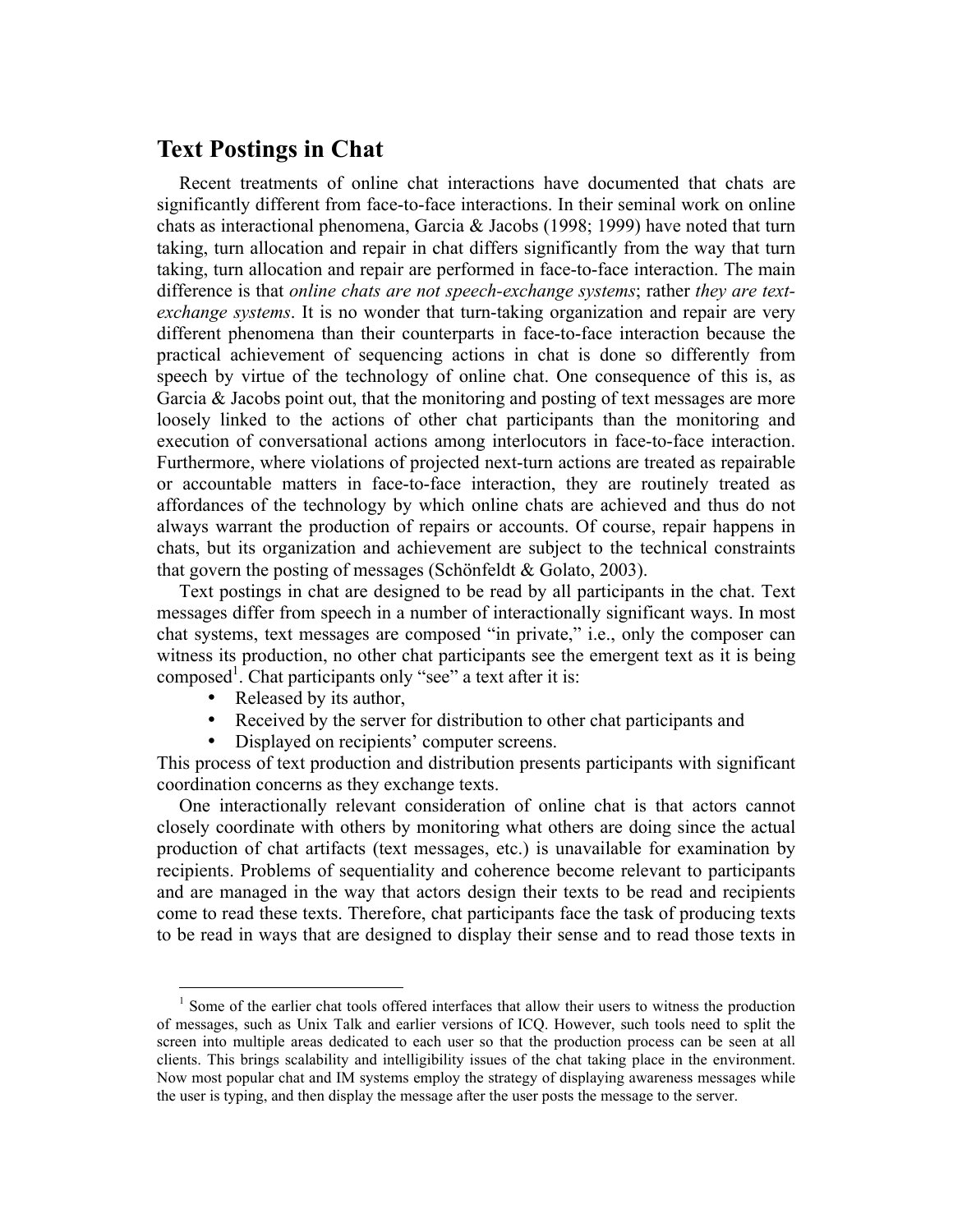the ways they were designed to be read, even though the actual production of postings cannot be observed.

In face-to-face interaction, actors rely on the sequential organization and production of talk, of embodied action, environmental resources, etc., for the achievement of interactional sense making. In online chat, participants only have access to posted texts that typically do not display their sequential construction, the performance of self-repairs, etc. In addition, there are no technical constraints imposed on other actors when an actor composes a text. To illustrate what this means, consider the following. In speech exchange systems, when two parties speak at the same time, hearability of the speech of either party is compromised. When two parties compose and post messages at the same time, the readability of the texts is unaffected. Thus, there is no technical incentive to manage sequentiality in textexchange systems as there is in speech-exchange systems. This doesn't mean that actors post willy-nilly in chats. Intelligibility is an issue with respect to how actors read the texts in relation to prior postings and in relation to whatever projected subsequent postings might be possibly relevant.

One example is shown in Log 14-2. At line 318, Avr's request, "**okay can you explain how you're getting it**," is presented in its entirety as a completed text. We don't see it's construction. This is contrasted with the work that Pin does in lines 319 to 323, 326 and 328, where he produces a sequence of short and grammatically linked postings that constitute, as a sequence, what readers treat as an extended posting.

|--|--|--|

| 318 | <b>Avr</b> | $(9:00:52$ PM):          | okay can you explain how you're getting it |  |
|-----|------------|--------------------------|--------------------------------------------|--|
| 319 | pin        | $(9:01:29$ PM):          | im doing trial and error                   |  |
| 320 | pin        | $(9:01:31$ PM):          | and i know                                 |  |
| 321 | pin        | $(9:01:32$ PM):          | that it is                                 |  |
| 322 | pin        | $(9:01:36$ PM):          | the sides                                  |  |
| 323 | pin        | $(9:01:39$ PM):          | are between                                |  |
| 324 | Avr        | $(9:01:41$ PM):          | uh huh                                     |  |
| 325 | Avr        | (9:01:45 PM):            | I had a flash of brilliance                |  |
| 326 | pin        | $(9:01:48 \text{ PM})$ : | 21                                         |  |
| 327 | Avr        | $(9:01:48 \text{ PM})$ : | just tell me the ratio                     |  |
| 328 | pin        | $(9:01:50$ PM):          | and 21.5                                   |  |
|     |            |                          |                                            |  |

While each of Pin's postings are presented in their entirety, they are constituent elements in what is being built to be read as an extended multi-post message. By using grammatical resources and short durations between postings, Pin is able to display in the texts he is posting that they are being presented to be read as a string of connected postings. In this way, users are occasionally able to approximate the display of the sequential construction of postings.

In Log 14-3, Lif organizes his response to Azn's query in multiple postings in such a way that the first two postings (lines 155 and 156) project the production of a longer elaboration on his findings regarding the problem at hand (line 161).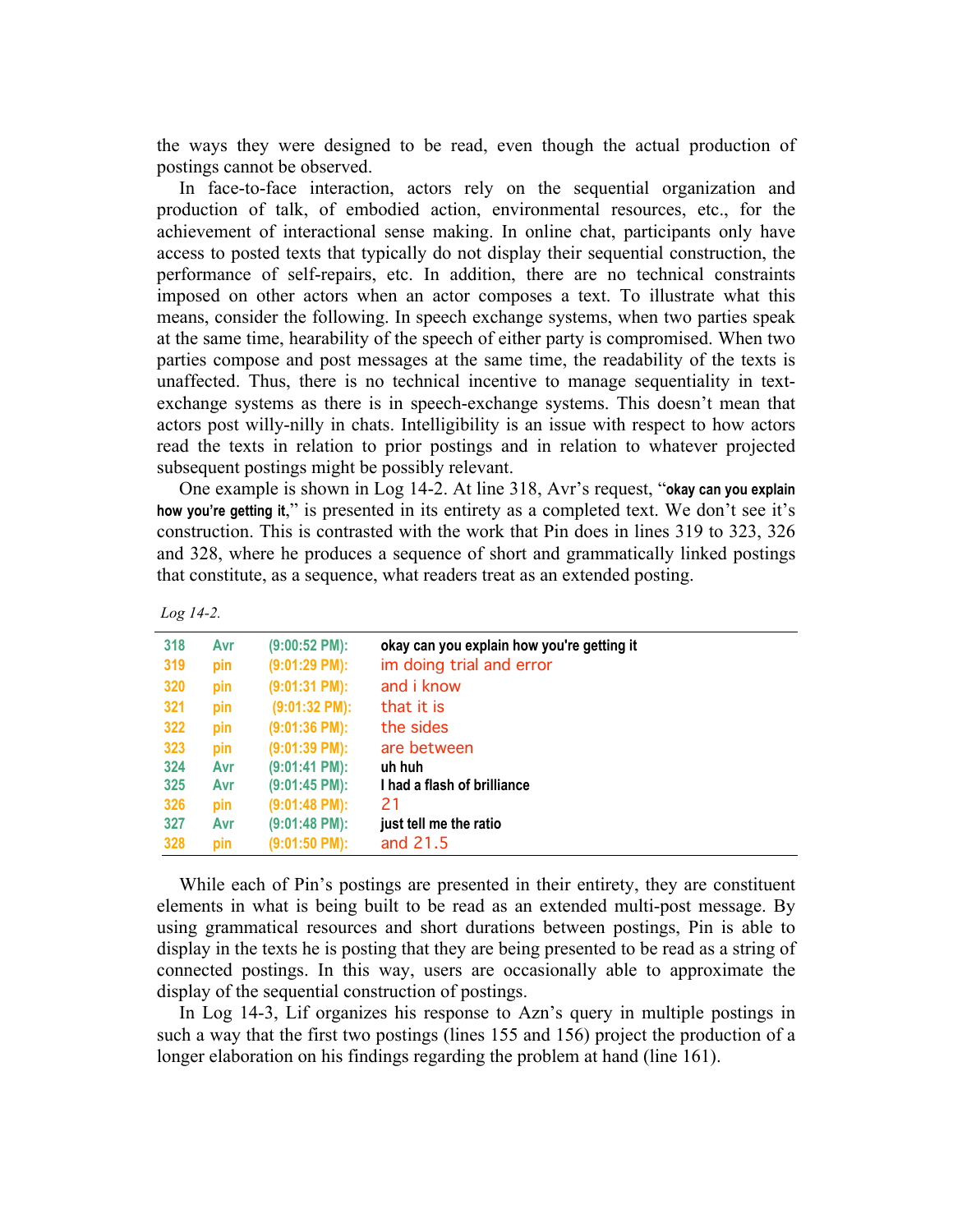| v.<br>7 |  |  |
|---------|--|--|
|---------|--|--|

| 153 | azn        | $(8:18:27 \text{ PM})$ : | did anyone get farther than this?                                                                                                                      |
|-----|------------|--------------------------|--------------------------------------------------------------------------------------------------------------------------------------------------------|
| 154 | <b>Ame</b> | $(8:18:35$ PM):          | Because it never says which order the lengths of the segments are                                                                                      |
| 155 | lif        | $(8:18:38 \text{ PM})$ : | not really, all that i know is that                                                                                                                    |
| 156 | lif        | $(8:18:39$ PM):          | ÷                                                                                                                                                      |
| 157 | Ame        | $(8:18:39$ PM):          | we have to find out                                                                                                                                    |
| 158 | Ame        | $(8:19:00$ PM $):$       | I say there are six possible orders or length                                                                                                          |
| 159 | Fir        | $(8:19:00$ PM $):$       | well i said earlier that i just used trial and error and factored it out<br>using the number I had picked and i found that it had to be less<br>than 4 |
| 160 | Ame        | $(8:19:38 \text{ PM})$ : | $(n^2+4+4n) < 9 < (n^2+5n)$ is possible                                                                                                                |
| 161 | lif        | $(8:19:53$ PM):          | $(n + 2)2 < 9 + n(n + 5)$ and $9 < (n + 2)2 + n(n + 5)$ and<br>$n(n + 5) < 9 + (n + 2)2$                                                               |

When a participant posts a text message, it may be constructed so as to be read as incomplete, projecting that a next post by that participant (not necessarily the next post in the sequence) is to be read as a continuation of the participant's current posting. This can be done using grammatical resources such as an incomplete phrase or sentence) and other lexical resources such as ellipsis, colons, etc.

An increasingly available feature incorporated into chat systems is the production of "awareness messages," which are system-generated indications of activity performed by others. In the systems we examine (VMT and AIM), various awareness messages were available. When an actor engaged in the composition of a text message, a system-generated message was displayed to all participants indicating that the actor was typing. Even though the awareness messages indicate that an actor is typing, recipients cannot know what is being typed until the text is posted to the system. On occasion, actors type and apparently erase their typing without posting.

Chat repair is organized differently than repair in talk-in-interaction. Specifically, in order to effect a repair to a posted text, another text needs to be posted indicating that it is a repair and what it is repairing. This organization of repair arises because once a text is posted to the chat system, it cannot be manipulated any further. It becomes fixed even as it is displayed.

In Log 14-4, Mcp repairs his statement in line 3 by posting two more subsequent postings. In his first posting Mcp offers a new value (line 4). His next posting (line 5) establishes the relationship between the new value and the erroneous one he previously reported, and hence accomplishes the repair.

| ı.<br>r |  |
|---------|--|
|         |  |

|   | mcp  | $(8:40:15$ PM):          | Oh, I see where your 18 and 10.125 are from now. I had<br>already doubled and you waited till later. Yes, I'm with all this. |
|---|------|--------------------------|------------------------------------------------------------------------------------------------------------------------------|
|   | real | $(8:40:31$ PM):          | l aot it                                                                                                                     |
| 3 | mcp  | $(8:40:40 \text{ PM})$ : | And dragging the sqrt(3) along would give exactly 156.                                                                       |
| 4 | mcp  | $(8:40:44 \text{ PM})$ : | 15                                                                                                                           |
| 5 | mcp  | $(8:40:48 \text{ PM})$ : | not 156                                                                                                                      |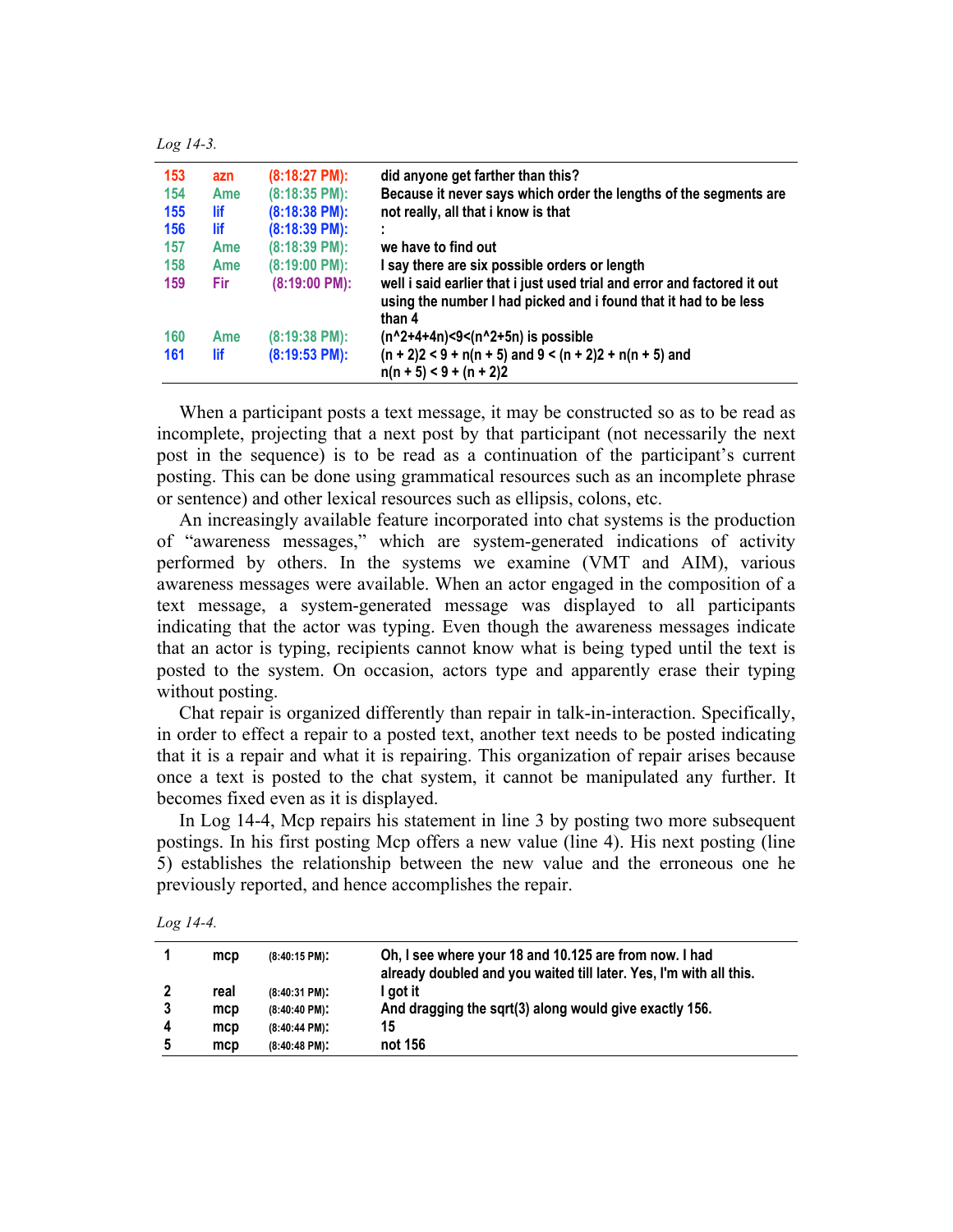Another feature of text postings is that they are enduring in particular ways. Once a text is posted, it becomes part of the posting history and is accessible for review. It is possible to scroll backward in a chat to view previous postings. Once a text has been posted, it remains available for viewing in history of the sequence of postings. This allows participants to examine previously posted texts that may have "scrolled" out of view over the course of their ongoing interaction.

The VMT chat system provides a referencing tool as an additional resource by which someone composing a text posting can link that posting to either a previously posted message or an object on the whiteboard. This tool provides actors with a graphical resource in designing their chat postings for linking the current posting to a prior one. Thus actors who compose texts and readers who read them need not only rely on lexical resources to indicate relationships between contiguous and noncontiguous postings (see Chapter 21).

The VMT referencing tool can also be used to link a current chat posting to an area of the whiteboard. It thus provides message designers with the means to make graphical indexical references in a manner that is somewhat analogous to the way gesture is occasionally deployed in face-to-face talk-in-interaction (see Chapter 17).

These are some of the features of text postings in chat. The interactional consequences of these features can be summarized as follows. By producing texts for display to other participants, actors are demonstrating their active presence by influencing and altering the state of the system by their actions. These very texts are not only produced to change the state of the system but are also produced to be read and to be responded to as meaningful by recipients. The meaningfulness of text postings derives from the work done by postings to establish a reciprocity of perspective between the text's author and its recipients. This is achieved using shared lexical, grammatical and textual resources and it is achieved by the exchange of postings which are treated as meaningful by participants. Thus text exchange in chat provides for a form of social interaction based on the production and reading of posted texts.

#### **Graphical Artifacts**

Graphical artifacts can be distinguished from text-based chat artifacts by virtue of the fact that:

- They are typically produced and displayed in a different part of the user interface of the chat system,
- They are designed for inspection by all participants but are rarely used to solicit text artifacts or other graphical artifacts from other participants and
- They call on recipients to make use of shared indexical ground and deictic practices different from those of chat for their intelligibility.

The work of producing graphical artifacts in the whiteboard involves designing and constructing artifacts to be seen and recognized in relation to ongoing chat postings and displayed whiteboard objects. This work, while similar to the work of producing for reading and reading text postings, displays certain particularities that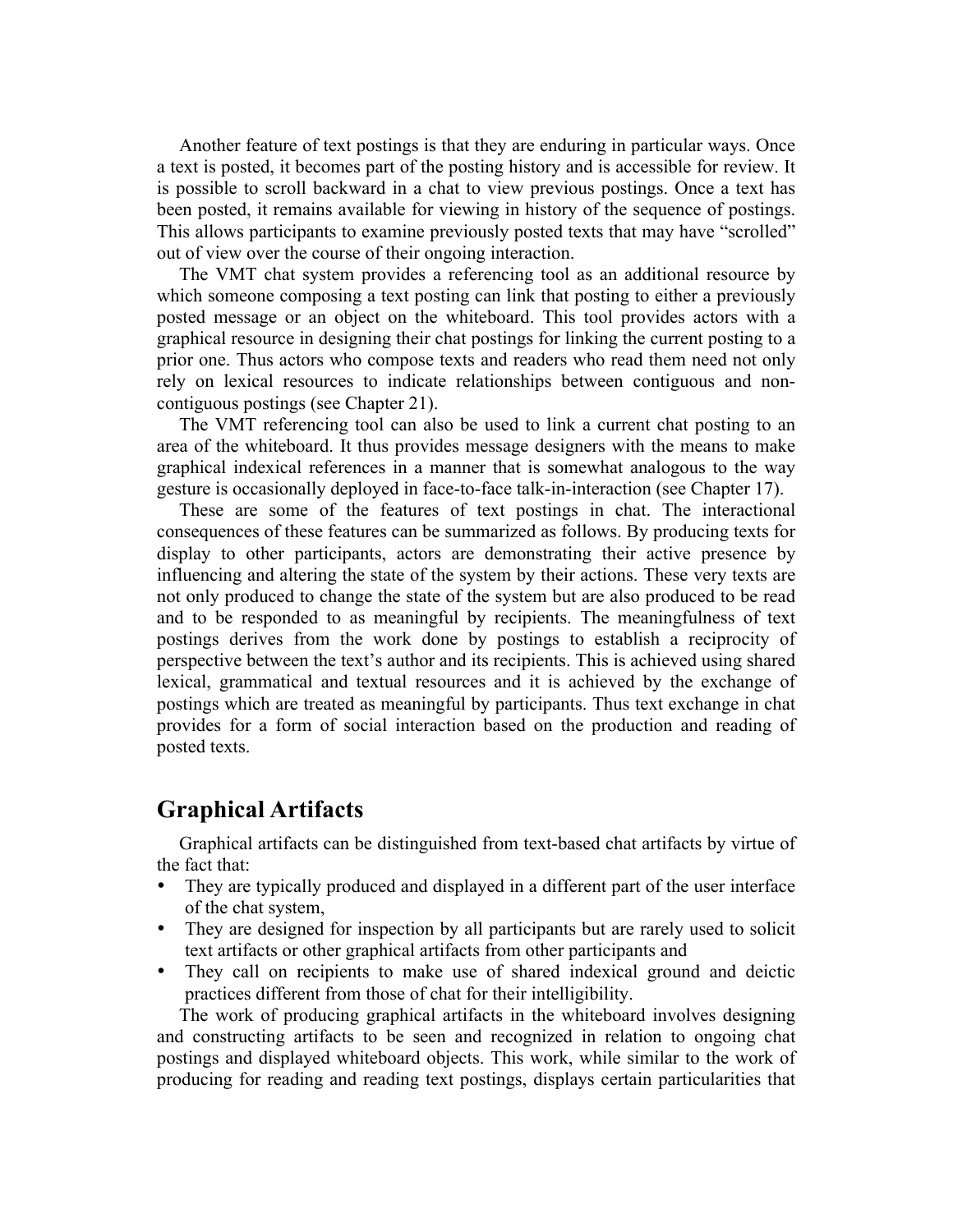derive from the technology of whiteboard artifact production. The technology of artifact production in the whiteboard of the VMT system involves the piece-wise production and arrangement of the constituent elements of the artifact. This is shown and analyzed in Chapter 7. The piece-wise nature of artifact production allows recipients to witness the emergent achievement of the artifact on the whiteboard.

In addition, once posted, graphical artifacts on the whiteboard can be manipulated, altered, moved, etc. Actors can position or reposition one or a collection of such constituent elements in relation to other artifacts. They can also delete items from the current whiteboard space (though they remain available by scrolling back in the whiteboard history in the VMT system). This stands in marked contrast to text postings in the chat system that cannot be manipulated or altered in any way once a text is posted.

Another feature of the VMT system is that there are awareness markers that indicate user actions in the whiteboard. These appear in the chat window as a series of colored squares. A square appears in the chat every time an action is performed and posted in the whiteboard (see Figure 14-1). These squares are color-coded and correspond to the color assigned to users.

The sense-making apparatus invoked by the placement and display of a whiteboard artifact involves recognizing what is presented in relation to other whiteboard artifacts and to ongoing chat activity. Whiteboard artifacts become relevant to actors in a variety of ways. One use of such artifacts is to serve as an illustration of a matter that is topically relevant in chat postings. Because these artifacts are both persistent and mutable, they can serve as indexical resources that provide for symmetrical perspectives on a matter under consideration in chat. As part of an ethnomethodological study of cognitive scientists' whiteboard use during design meetings in a face-to-face setting, Suchman conjectured that "…while the whiteboard comprises an unfolding setting for the work at hand, the items on the board also index an horizon of past and future activities" (1990, p. 317). In other words, what gets done now informs the relevant actions to be performed subsequently, and what was done previously could be reproduced or reused depending on the circumstances of the ongoing activity.

Because of the mutable and persistent nature of whiteboard artifacts, it is possible for actors to add objects and arrange them. The production and placement of whiteboard artifacts allows an author to display to him/herself and other recipients the achievement of practical reasoning as the piece-wise construction of these artifacts. For instance, Figure 14-1 shows an example where the participants move a number of individual textboxes to achieve a particular layout on the shared space. The achieved organization displays how individual items are seen and read as related pieces of a larger organization.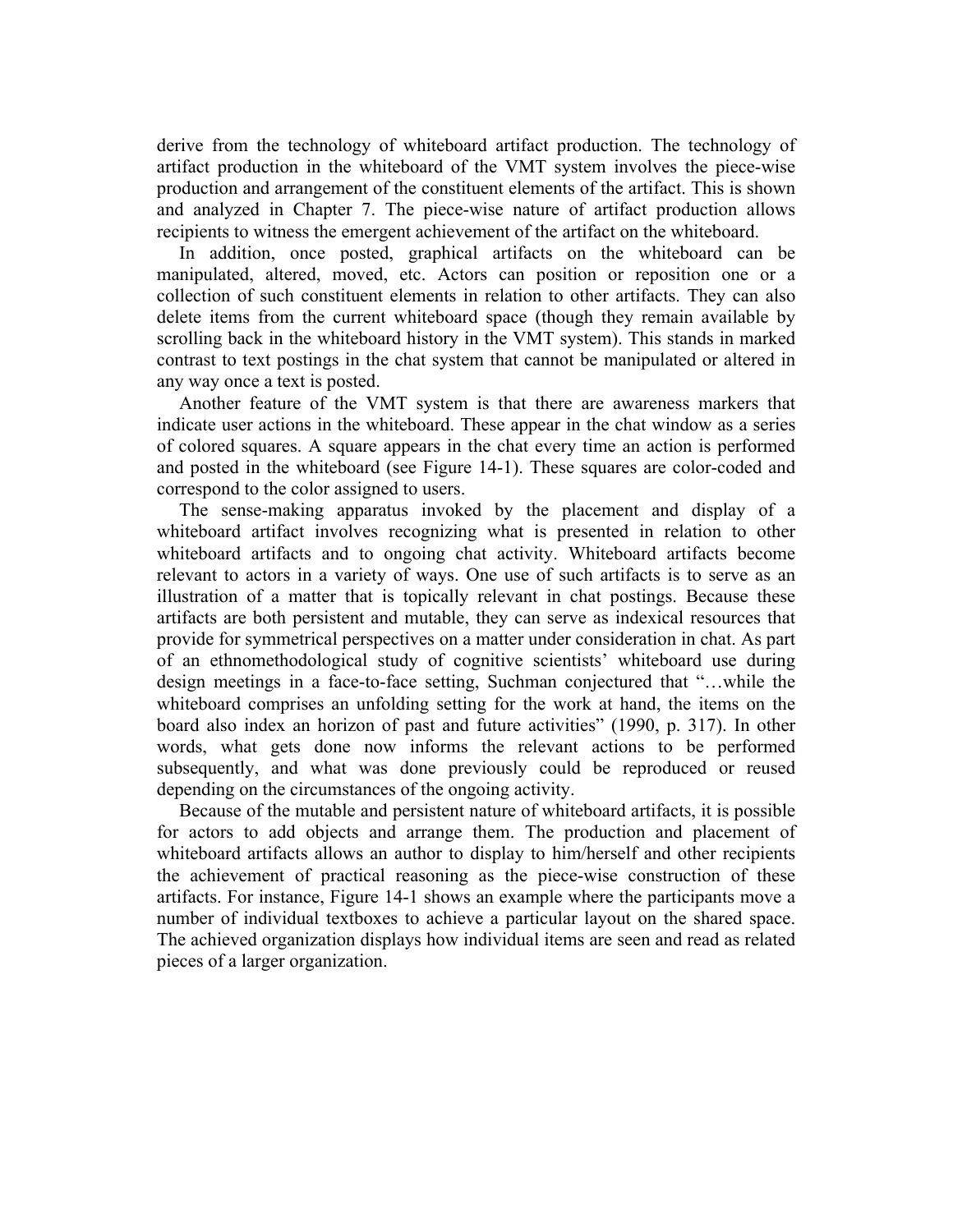

*Figure 14-1. Movement of graphical objects to do practical reasoning.*

Additionally, practical reasoning is demonstrated by the placement and juxtaposition of these artifacts as indexical resources relevant to the ongoing interactional work of the participants. Participants coordinate their chat activities with whiteboard artifacts and also coordinate whiteboard artifacts within the field of extant artifacts using the deictic resources of the technology (reference tools, linguistic deictics embedded in the chat, etc.) and the artifacts themselves as deictic resources. For instance, Figure 14-2 presents an example where a participant uses a recently completed drawing as a referential resource to formulate a question directed to his teammates: "**so it has at least 6 triangles? / In this, for instance**."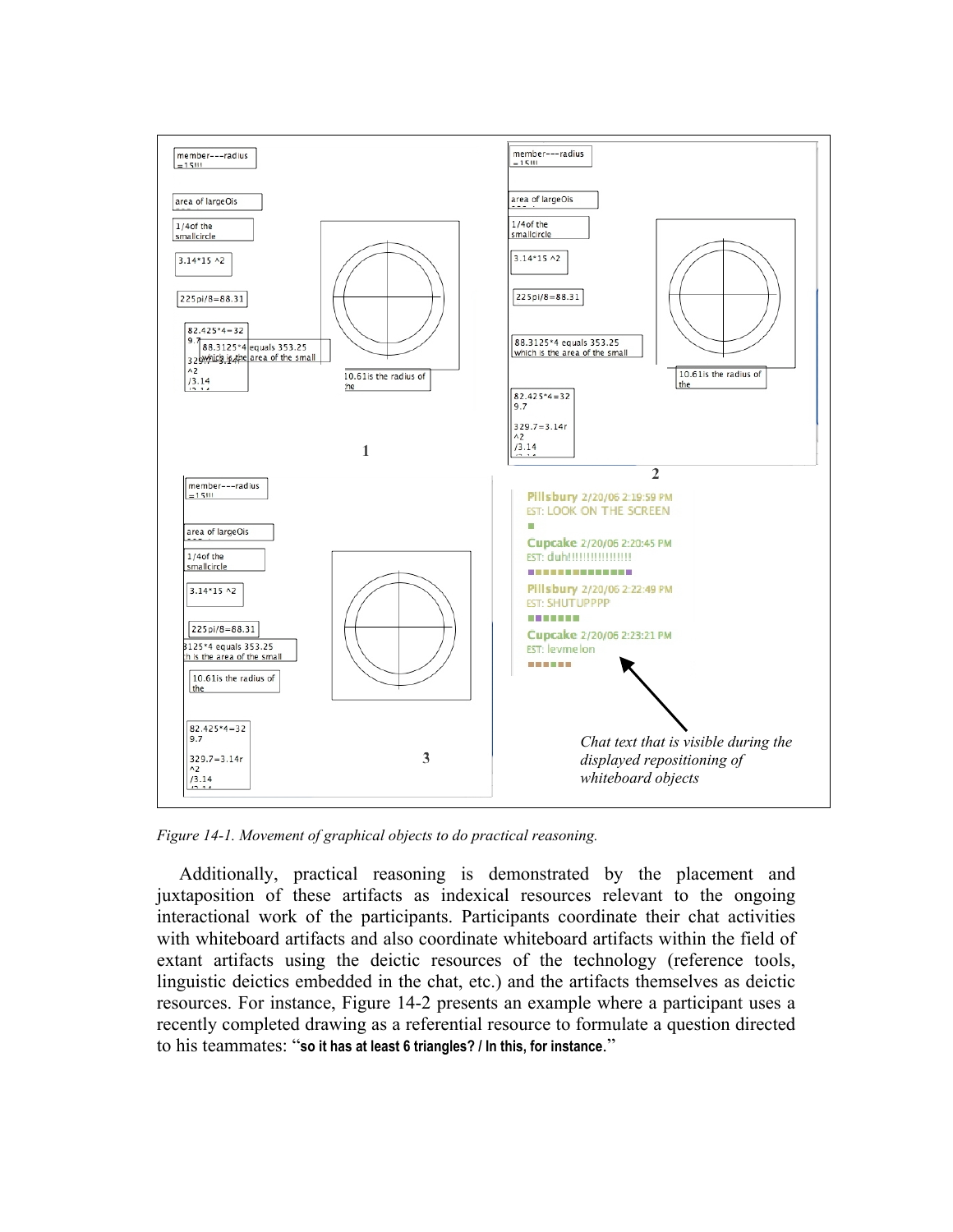

*Figure 14-2. Jason indexes an area of the whiteboard.*

Chat postings and objects posted on the whiteboard differ in terms of the way they are used as referential resources by the participants. The content of the whiteboard is persistently available for reference and manipulation, whereas the chat content is visually available for reference for a relatively shorter period of time. This is due to the linear growth of chat content which replaces previous messages with the most recent contributions at the bottom of the chat window. Although one can make explicit references to older postings by using the scroll-bar feature, the limited size of the chat window reinforces a referential locality between postings that are visually proximal to each other. This visual locality qualifies the whiteboard as the more persistent medium as an interactional resource, although both media technically offer a persistent record of their contents through their scrollable histories.

### **A Systematics of Interaction in VMT**

In this chapter, we have described the systematic affordances of AIM and the VMT chat systems by which actors produce and inspect various kinds of locally relevant visual artifacts as the means by which they organize their online interaction. In synchronous computer-mediated communication systems such as these, actors produce an assortment of visual artifacts—textual and graphical—to achieve copresence and establish indexical symmetry with respect to matters of relevant concern. The work that actors do when posting graphical and textual materials is the work of creating "readable" visual artifacts that allow recipients to achieve a sense of interaction by making sense of what they see in the chat system.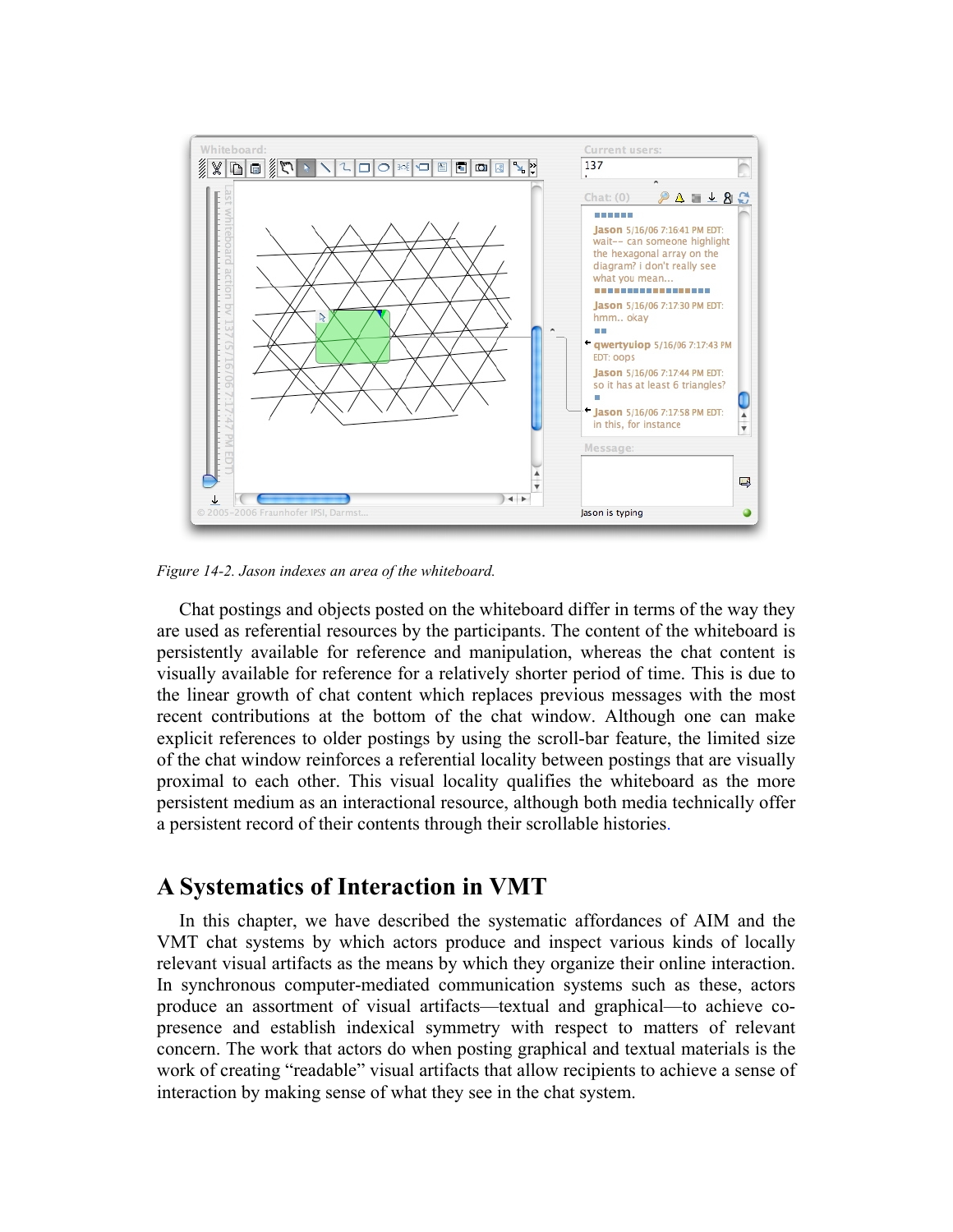When it comes to talk, co-presence and the contiguity of actions provide for turn taking as the foundational organization of talk-in-interaction (Schegloff, 2007). In chat systems of the kind we have investigated, contiguity is not a relevant or determining factor in assessing the meaning of an action. It is not about what just happened or what happens next. It is about the way that readers connect objects through reading's work to create a "thread of meaning" from the various postings available for inspection. Proximity may be more relevant to the sense making required in chat systems than contiguity. Chat systems are about posting objects for visual inspection that allow readers to make connections between these posted objects based on their availability for inspection and the features they display rather than on a strict notion of their position in a sequence. This means that sequentiality is not something that has to be built based on a notion of the contiguity of actions as in talk-in-interaction. Rather, *reading's work in chat is precisely the process by which actors constitute a sequence of actions as interaction from the production and inspection of available visual artifacts*.

The specific procedures by which readers and authors constitute interaction from the production and inspection of visual artifacts in chat have been described above. In chat, participants rely on the proximity rather than the contiguity of text posting and graphical objects as a way of achieving a sense of progression in their interaction. Specific lexical, grammatical and, in the case of graphical artifacts, graphical resources are used to link postings of various sorts, to demonstrate that postings are to be seen as linked and to display what that link consists of. In addition to using reference tools in the production of chat text, when available, to regulate one's own actions and the actions of others, actors indicate with the use of ellipses and other continuation markers (short and grammatically incomplete postings, etc.) that they are producing a series of postings that are to be read as a sequence, even though the postings may not be contiguous. When producing graphical objects in the whiteboard, actors use proximity and its achievement by moving objects within the whiteboard space to indicate they are producing the composite features of what is being produced as a single object. The temporal sequence of the production of whiteboard objects is not necessarily treated as a relevant consideration in the construction of whiteboard objects, whereas the locational proximity of these objects with respect to each other may be treated as relevant.

In chat environments, social interaction is the local achievement of reading's work, understood to be both the production and receipt of visual artifacts (both textual and graphical) that are designed to provide through their proper inspection adequate resources by which actors constitute:

- The presence of actors in the system,
- The co-presence of actors who are mutually orienting to each other and the actions they perform,
- The indexical ground of conditionally relevant objects and texts, and
- Indexical symmetry among participants with respect to these visual artifacts.